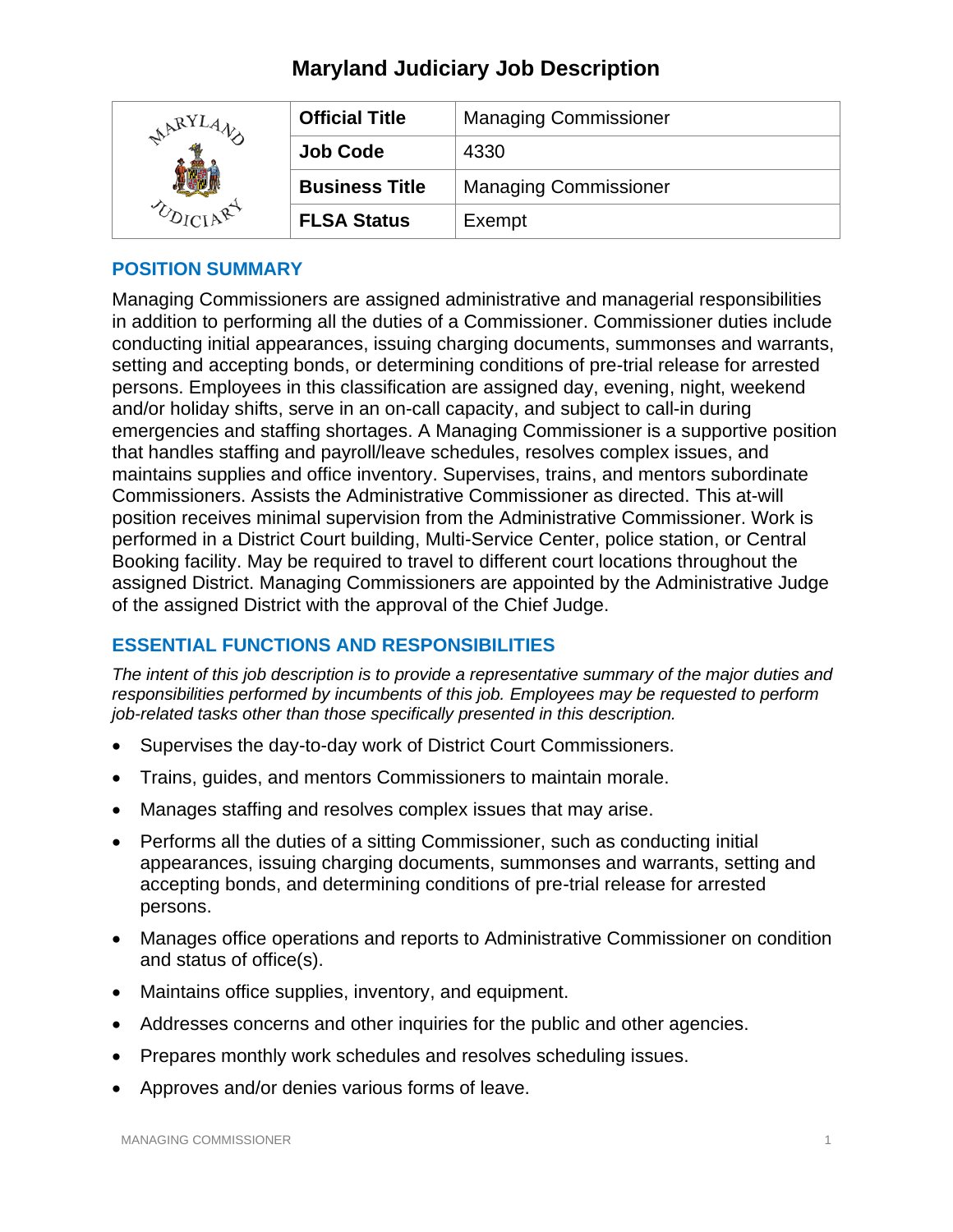- Approves overtime/compensatory time and approves time sheets in Connect.
- Reviews and submits expense accounts, invoices, and receipts into GEARS.
- Assists Administrative Commissioner with preparing for quarterly Commissioner meetings and other tasks, as directed.
- Ensures Appointed Attorneys are present as scheduled.

## **MINIMUM QUALIFICATIONS**

#### **Education and Experience**

- Bachelor's Degree from an accredited college or university.
- Two (2) years of work experience as a District Court Commissioner.

#### **Note:**

- Managing Commissioner must reside in the county or a contiguous county where employed (a Contiguous County is any Maryland County that is connected by land but includes roads and/or bridges). Note: *Baltimore City residents are only eligible for consideration with Baltimore City District Court.*
- Employees in this classification may be assigned duties which require the operation of a motor vehicle. Employees assigned such duties may be required to possess a motor vehicle operator's license valid in the State of Maryland.

# **KNOWLEDGE, SKILLS, AND ABILITIES**

#### **Knowledge of:**

- Standard legal forms and other documents used in the Judiciary.
- General office practices, procedures, and equipment.
- Job related terminology, codes, comments, notations, orders, policies, procedures, rules, regulations, and laws.

#### **Skill in:**

- Managing priorities to meet critical deadlines while multitasking.
- Customer service and handling problems tactfully and patiently.
- Interpersonal communication and relations.
- Accuracy and attention to detail.
- Analyzing information, problems, situations, practices, and procedures.
- Active listening, empathy, problem solving, and communication.

#### **Ability to:**

- Identify and adapt rapidly to departmental needs and to reallocate staff and resources to meet work requirements.
- Assign, organize, coordinate, and evaluate the work of staff.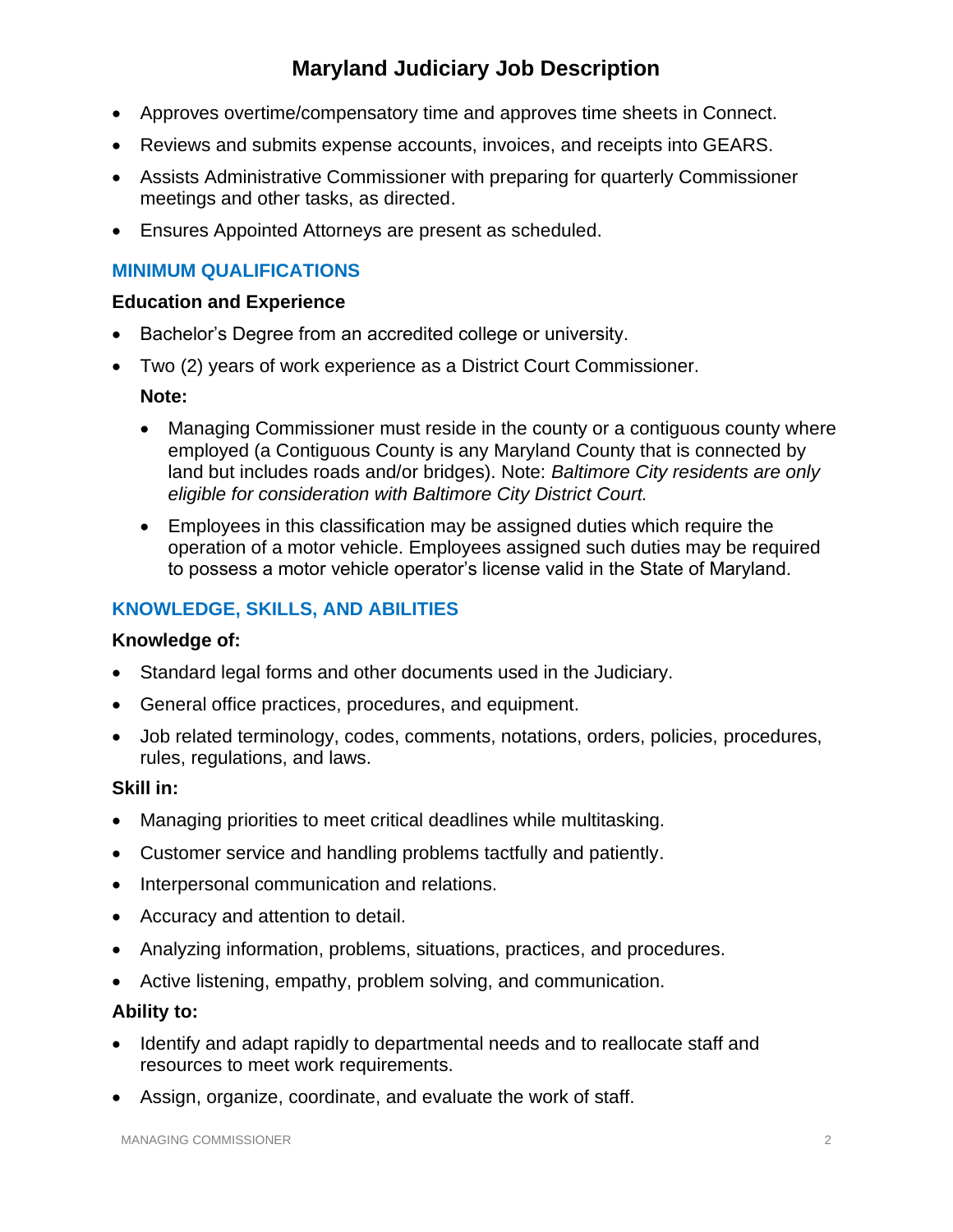- Communicate effectively with arrested persons and family members in a calm, controlled, and professional manner.
- Apply job-related terminology, policies, procedures, regulations, and laws to define problems, collect data, establish facts, record data, appropriately complete forms, and provide information to customers.
- Use standard office and business equipment including, but not limited to, personal computers, word processing, spreadsheets, database software, copier, microfilm machine, register, scanner, fax machine, etc.
- Access state and federal databases (National Crime Information Center) and conduct thorough background checks.
- Exercise independent judgment in interpreting and applying appropriate policy, procedure, rule, law, and/or regulation to a situation, such as in determining probable cause and setting bail amounts.
- Prepare and process numerous legal documents.
- Exercise tact, diplomacy, and impartiality in dealing with the public, law enforcement personnel, and attorneys.

## **SUPERVISORY RESPONSIBILITIES**

This position has formal supervisory responsibilities over other employees.

# **PHYSICAL DEMANDS**

*The physical demands described here are representative of those that must be met by an employee to successfully perform the essential functions of this job. Reasonable accommodations may be made to enable individuals with disabilities to perform the essential functions.*

This position involves *sedentary* work, exerting up to 10 pounds of force occasionally and/or negligible amount of force frequently or constantly to lift, carry, push, pull, or otherwise move objects. Sedentary work involves sitting most of the time; walking and standing are required only occasionally.

#### **WORKING CONDITIONS**

*The work environment and exposures described here are representative of those an employee encounters while performing the essential functions of this job. Reasonable accommodations may be made to enable individuals with disabilities to perform the essential functions.*

This position works in an indoor environment sometimes in close quarters with others. Travel is often required to a central booking facility, jail, and/or police station. Employees often encounter individuals with known criminal or mental health backgrounds. Individuals may be hostile, emotionally charged, and/or wounded.

*\*\*\*\*\*\*\*\*\*\*\*\*\*\*\*\*\*\*\*\*\*\*\*\*\*\*\*\*\*\*\*\*\*\*\*\*\*\*\*\*\*\*\*\*\*\*\*\*\*\*\*\*\*\*\*\*\*\*\*\*\*\*\*\*\*\*\*\*\*\*\*\*\*\*\*\*\*\*\*\*\*\*\*\*\*\*\*\*\*\*\*\*\*\*\*\*\**

*Maryland Judiciary is an Equal Opportunity Employer.*